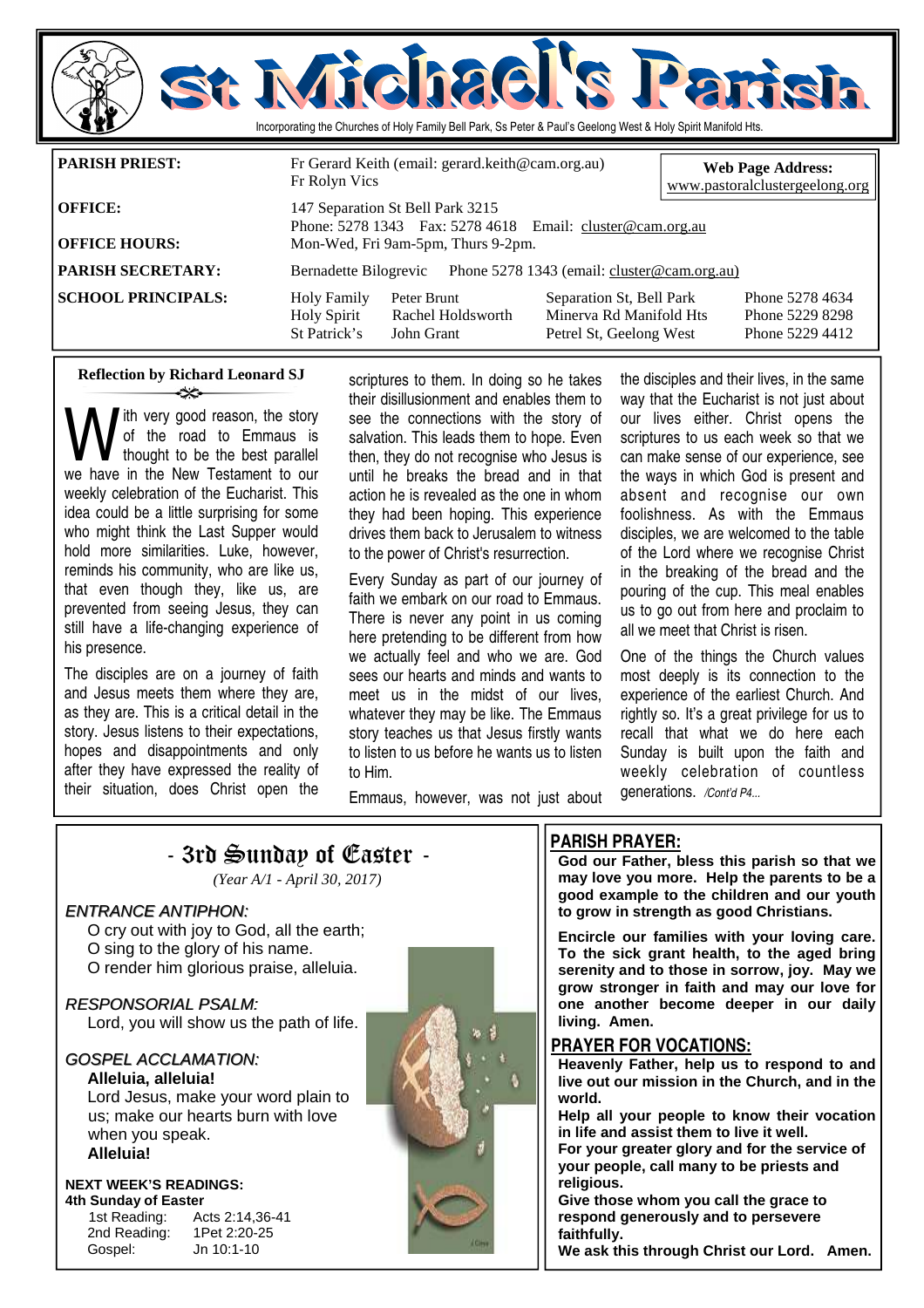# The St Michael's Parish at Prayer

# WEEKEND MASSES:

Holy Family, Bell Park: Holy Spirit, Manifold Hts: Ss Peter & Paul's, Geelong West: English… 8am and 9.30am Sunday 6.00pm Saturday 5.00pm Saturday Croatian… 11am Sunday 11am 1st, 3rd & 5th Sundays 11am 2nd & 4th Sundays Slovenian.. 12.15pm every 2nd Sunday of the month WEEKDAY MASSES: **Holy Family:** 9.15am Tues, 9.15am Thurs

**Holy Spirit:** 9.00am Wed, 11am Fri and 9am 1st Sat. **Reconciliation after Saturday Mass Grace McKellar Centre:** 10.15am - 1st Tuesday **Maryville Nursing Home:** 11am 1st & 3rd Friday **Multicultural Centre:** 1.30pm - 1st Friday; **Vincentian Village:** 3.00pm 1st & 3rd Monday, (2nd & 4th Communion Service) **St John of God Hospital:** 11.30am every Thursday in SJOG Chapel

BAPTISMS: 1st & 3rd Sundays 12noon at Holy Spirit, 2nd & 4th Sundays 12noon at Ss P&P, 3rd Sunday 2pm at Holy Family

## COMMUNAL PRAYER:

| Holy Family Women's Prayer Group   |
|------------------------------------|
| <b>Meditation Group</b>            |
| Prayer of the Church               |
| Holy Family Women's Prayer Group   |
| Italian Prayer Group               |
| Adoration of the Blessed Sacrament |
| <b>Divine Mercy</b>                |
| Rosarv                             |
|                                    |

**After 11am Mass Holy Spirit Church** After 9am Mass **Holy Spirit Church** 

10.00am **Holy Family Community Centre Tues 30pm Holy Family Community Centre Before 9am Mass Holy Spirit Church Before 9am Mass Holy Spirit Church** 10.00am **Holy Family Community Centre** 10.00am St Patrick's Chapel **Franch 3.00pm** Holy Spirit Church

## **OUR LADY'S STATUE:**

If anyone would like to have Our Lady's Statue or if you could spare an hour a month to help, ph Tina Montalto on 5278 9314.

# AS A COMMUNITY WE PRAY FOR:

# RECENT DEATHS: **Betty Murphy, Antonietta Rizzo (Italy)**, John Kilmartin, Silvio Rusac (Croatia) **ANNIVERSARIES:** Joseph & John Brady, Rosa & Natale Cucinotta, Angelo Negro, Eileen Featherstone, Rosario Rizzo, Anna DeAngelis, Giovanno Lidia, Anne McGlinchey, Richard Tolkin, Charlotte Henderson, Angelina Depalma and one year anniv of Kitty Millns (Ireland) **BAPTISMS:** Ryan Flowers, Jordan Rochford and Shepherd Vine **PRAY FOR THE SICK:** Joanne Straughan, Anita Capicchiano, June Smith, Cheryl Lambert, Ana Siketa, Johann Angerbaure, Hilary Thornton, Joe Gwizdek

# Roster for Next Sunday, May 7, 2017

(1st Sunday of the Month)

# **HOLY FAMILY 8.00AM 9.30AM**

Commentators R Allum J Siketa Lectors V Pavlovic C&J Taylor Welcomers **K McArthur MAC 1999** M&E Hoffman Projectionist R Allum C Resciniti

Projectionist MKroger MAI MAI L Coles

## **Ss PETER & PAUL'S: 5.00PM**

Commentators C O'Brien Lectors Sr J McGonigal Welcomers B Pleasance Projectionist D Whelan

**HOLY SPIRIT: 6.00PM 11.00AM** Commentators C Neilson

Lectors **Contact Contact Contact Contact Contact Contact Contact Contact Contact Contact Contact Contact Contact Contact Contact Contact Contact Contact Contact Contact Contact Contact Contact Contact Contact Contact Conta** Special Ministers M Abbott, D Torpy, C Laffy **R** Pugh, V Trinder Welcomers I Cleary, L Fossey

Special Ministers N Neeld, P McGlinchey

Special Ministers J Bartolo, B McFarlane, I Baulch P Carmody, B Kline, D&M Horoba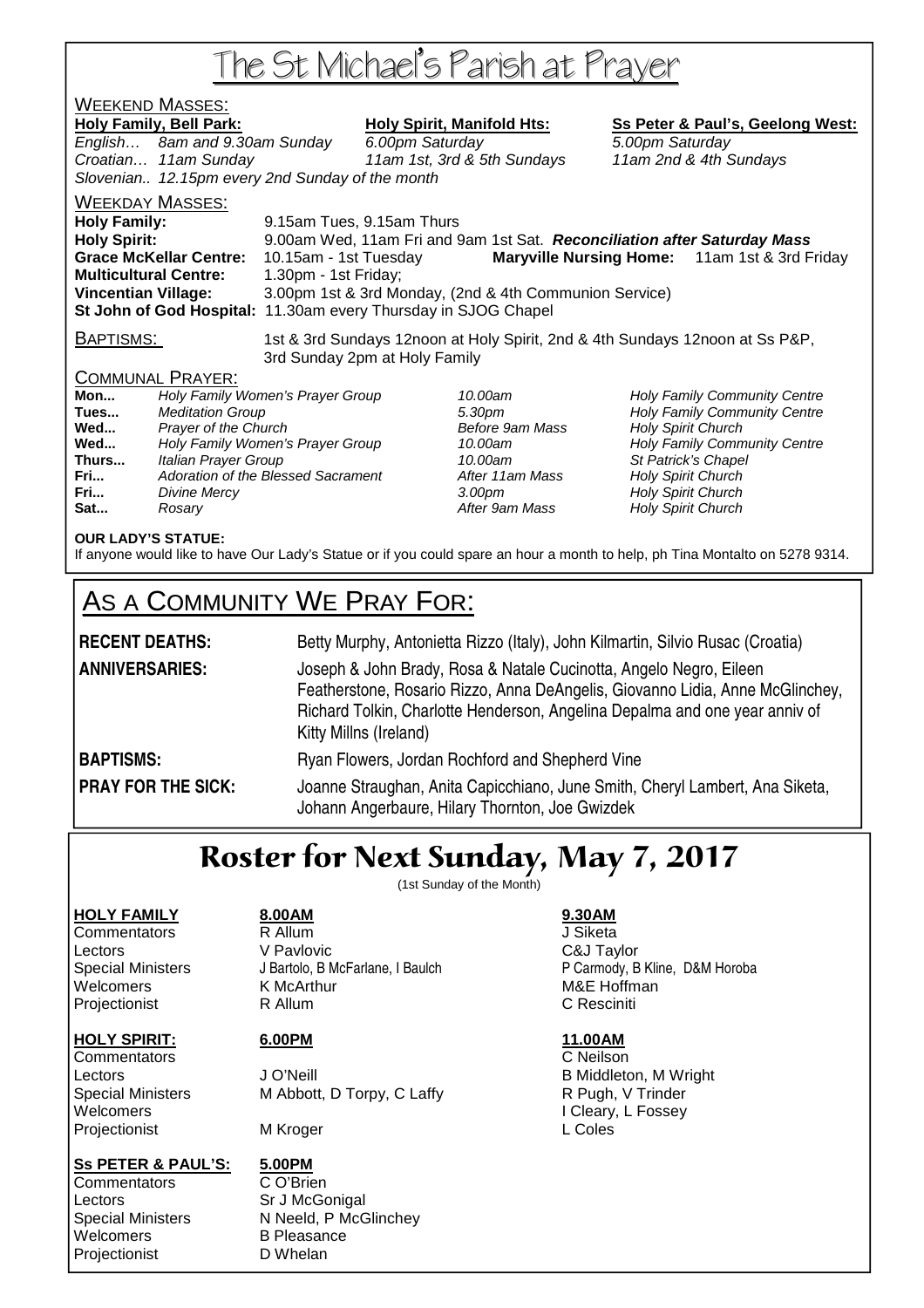# Recurring Activities in St Michael's:

**St Michael's Luncheon…** First Sunday of each month at the Holy Spirit Hall from 12noon. BYO food and drink to share. **Holy Family Luncheon..** Third Sunday of each month at the Community Centre from 12noon. **BYO casserole & drink to share. Holy Family Women's Group…** First Monday evening of each month at the Community Centre 7.00pm **St Vincent de Paul…** Holy Family meet 1st and 3rd Tuesdays at the Community Centre 7.30pm. Holy Spirit meets 1st and 3rd Tuesdays 7.00pm in Holy Spirit Hall Legion of Mary... **Exery Friday 9.30am in the Holy Family Community Centre Baptism Preps 4th Mondays 7.30pm in the Community Centre Holy Family Choir Practice…** Every Wednesday night at Holy Family Church 7pm **Manifold CWL... Holy Spirit Hall, 1st Wednesdays in the month Italian Mass... First Thursday of the month in St Patrick's Chapel Catholic Diners' Club…** 2nd Tues of each month, 6.15pm at Capri Receptions. Dinner/Guest Speaker - ph 0431 959 584

**If you wish to know more about these groups, as well as about our Sacramental Program for children in non-Catholic schools, our Baptism and Wedding procedures, our Partnership with the Columbans in the Philippines and so on, please visit our webpage:** 

## **FAREWELL AND THANKYOU TO TRISH STICKLAND:**

After thirteen very productive years in the Pastoral Cluster, Trish has decided to retire. Trish has made an important and valuable contribution to the life of the Parish. She has been instrumental in the successful transition of the three parishes into one amalgamated parish. She has done this through her fine administrative prowess, the initiation and oversight of Fr Mick's Relay for Life Team, as well as having a key role in our Philippines Partnership Program. Over the last thirteen years there has been considerable renovation and restoration of Churches and it's been Trish's input and management that has brought these projects to a successful fruition. There have been many other endeavours that Trish has been involved in and for that both Fr Mick and I have been most grateful. On your behalf I extend heartfelt thanks to Trish for all that she has done for this community. (Fr Gerard)

# Congratulations

**To Marie Brown who celebrated her 100th birthday on Easter Sunday. Marie asked that in lieu of presents she be given donations to Sr Kate for the Kuya Center. The donations from the 100th Birthday raised \$1,005 and Marie would like to thank people for their kindness and generosity.** 

# Liturgy in the Cluster:

# **THANKYOU, THANKYOU, THANKYOU!**

Fr Rolyn and I would like to offer thanks for the generous effort of so many in our Easter Celebrations. Holy Week is central to our Catholic Christian faith and again we have celebrated the various elements of this time very well - the Mass of Anointing with Luncheon afterwards; the Second Rite of Reconciliation; Holy Thursday; Stations of the Cross; the Good Friday Ceremony; the two Easter Vigils (including the newly introduced Vigil at 5pm Ss Peter & Paul's) and the Easter Sunday Masses, which were accompanied with Baptisms of babies and Primary School-aged children. To achieve such a prayer filled array of ceremonies involved the work of the generosity of effort and spirit of so many people. Thankyou for a job well done! (Fr Gerard & Fr Rolyn)

**April 30... 1st Eucharist Commitment Mass** - Ss Peter & Paul's 11am.

NB: This is an extra Mass

**May 7... Extra Mass at Ss Peter & Paul's** - 9.30am First Eucharist for the children of St Pat's **Welcome of Primary School Aged Children into the Catholic Church** - 9.30am Holy Family **Extra Mass at Ss Peter & Paul's** - 11am First Eucharist for the children of St Pat's

# **OFFICE NEWS:**

**Thanksgiving Envelope Pickup (next weekend)** - Envelope numbers relate to the parish church you usually attend.

 1-999 (Holy Family) 1000-1999 (Holy Spirit) 2000-2999 (Ss Peter & Paul's)

 Please check your envelope number. If it does NOT correspond to the church you usually attend (as above), please contact Bernadette at the Parish Office THIS WEEK.

### **Any other Thanksgiving questions or issues, please contact Bernadette at the Office on 5278 1343 or email cluster@cam.org.au**

Any emails that were directed c/o Trish Stickland - trish.stickland@cam.org.au, please now direct to cluster@cam.org.au